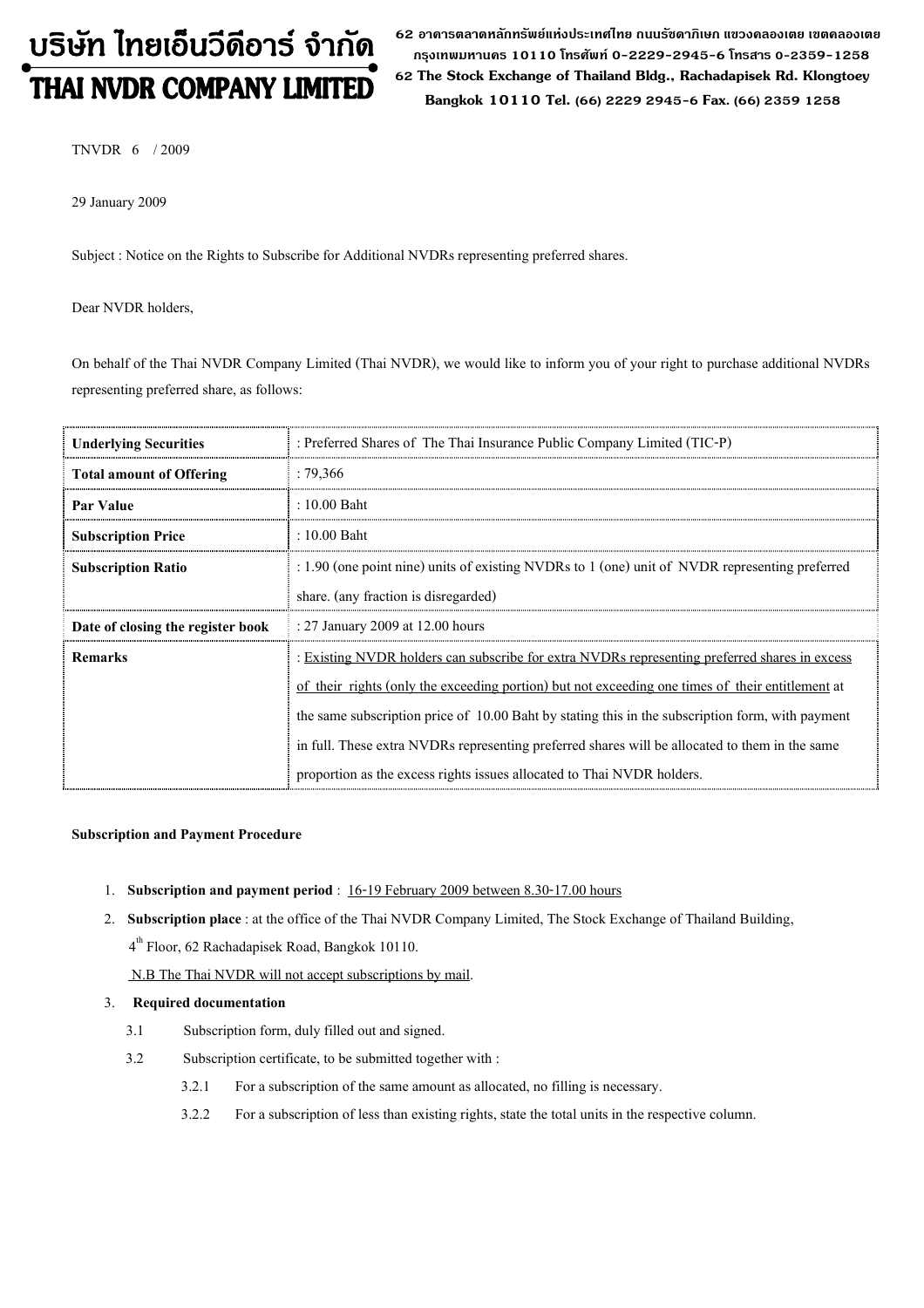#### 4. Payment

4.1 Subscription for full entitlement or less than the entitlement, please make payment by one check or one cashier check which is collectable through the Bangkok Clearing House within 20 February 2009. Indicate the subscription date and make it payable to "The Thai Insurance Plc. For Account of Share Subscription".

4.2 Subscription for excess the entitlement, payment must be made by additional one check or one cashier check which is collectable through the Bangkok Clearing House within 20 February 2009. Indicate the subscription date and make it payable to "The Thai Insurance Plc. For Account of Share Subscription (Excess Rights)".

- 5. If NVDR holders fail to exercise their rights or make a payment within the allotted time schedule, or the check or cashier check is not honored, it shall be deemed that such NVDR holders do not wish to exercise their subscription rights. Thai NVDR shall thus regard the subscription as being void.
- 6. Refund for unallotted NVDRs representing preferred shares.

If the excess rights NVDRs representing preferred shares were not allotted in full because the number of NVDRs representing preferred shares subscribed for were more than the number or remaining units of NVDRs representing preferred shares, the Thai NVDR will make a refund (without interest) to the NVDR holders by check for the unallotted NVDRs representing preferred shares and send it by registered mail to the address that appears on the Share Register Book on the date of closing the book, within 24 days from the final day of the subscription period.

Should you need any further information, please do not hesitate to contact Account Services Unit at 02-229-2800 Ext. 2945-6.

Sincerely yours, Thai NVDR Company Limited

facti

(Somchai Oksue) Head Depository Dept. SET Group

Enclosure : 1. Subscription Form for NVDR Right Issues 2. Subscription Certificate